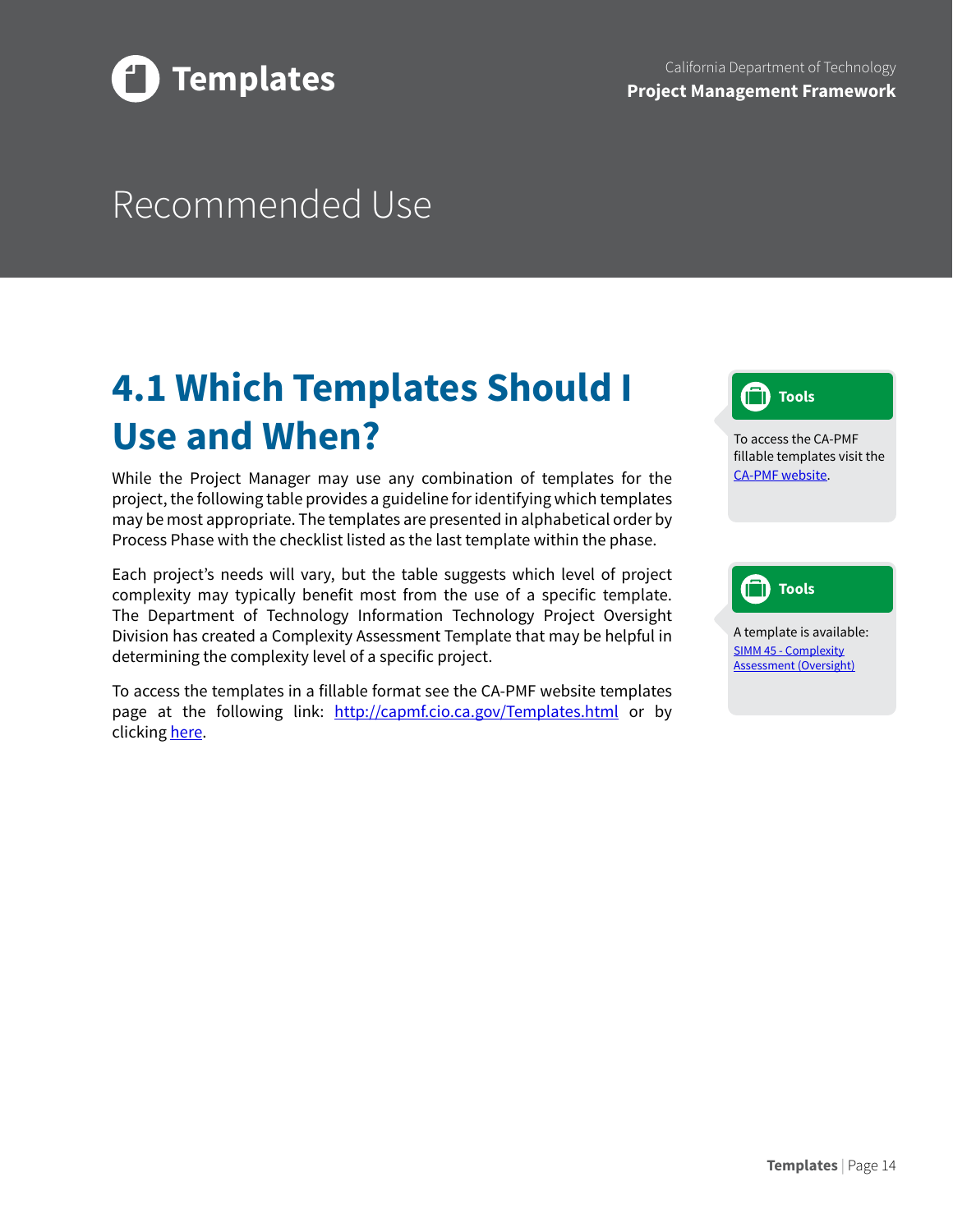

## **Templates by Process Phase**

**To access the templates in a fillable format see the CA-PMF website templates page at the following link: [http://capmf.cio.ca.gov/Templates.html](http://www.capmf.cio.ca.gov/Templates.html) or by clicking [here](http://capmf.cio.ca.gov/Templates.html).**

| <b>Process Phase/ Template Name</b>                             | Low<br><b>Complexity</b> | <b>Medium</b><br><b>Complexity</b> | <b>High</b><br><b>Complexity</b> |
|-----------------------------------------------------------------|--------------------------|------------------------------------|----------------------------------|
| <b>Concept Process Phase</b>                                    |                          |                                    |                                  |
| <b>Concept Development and Readiness Assessment</b><br>Template | X                        | X                                  | X                                |
| Stage 1 Business Analysis Template (PAL) <sup>1</sup>           | X                        | X                                  | X                                |
| Concept Process Phase Checklist Template                        | X                        | X                                  | X                                |
| <b>Initiating Process Phase</b>                                 |                          |                                    |                                  |
| Project Charter Template *                                      | X                        | X                                  | X                                |
| Stakeholder Register Template                                   | X                        | X                                  | X                                |
| RACI Matrix Template *                                          |                          | X                                  | X                                |
| Project Priorities Assessment Template                          | X                        | X                                  | X                                |
| Project Document Approval Template                              | Χ                        | X                                  | X                                |
| Project Status Report Template (Oversight) <sup>2</sup>         | χ                        | X                                  | X                                |
| Initiating Process Phase Checklist Template                     | X                        | X                                  | X                                |
| <b>Planning Process Phase</b>                                   |                          |                                    |                                  |
| Complexity Assessment Template (Oversight) <sup>2</sup>         | X                        | X                                  | X                                |
| Project Management Plan (PMP) Template *                        | X                        | X                                  | X                                |
| Change Control Management Plan Template                         |                          | X                                  | X                                |
| Change Request Form Template                                    | χ                        | X                                  | X                                |
| Change Request Log Template                                     |                          | X                                  | $\pmb{\mathsf{X}}$               |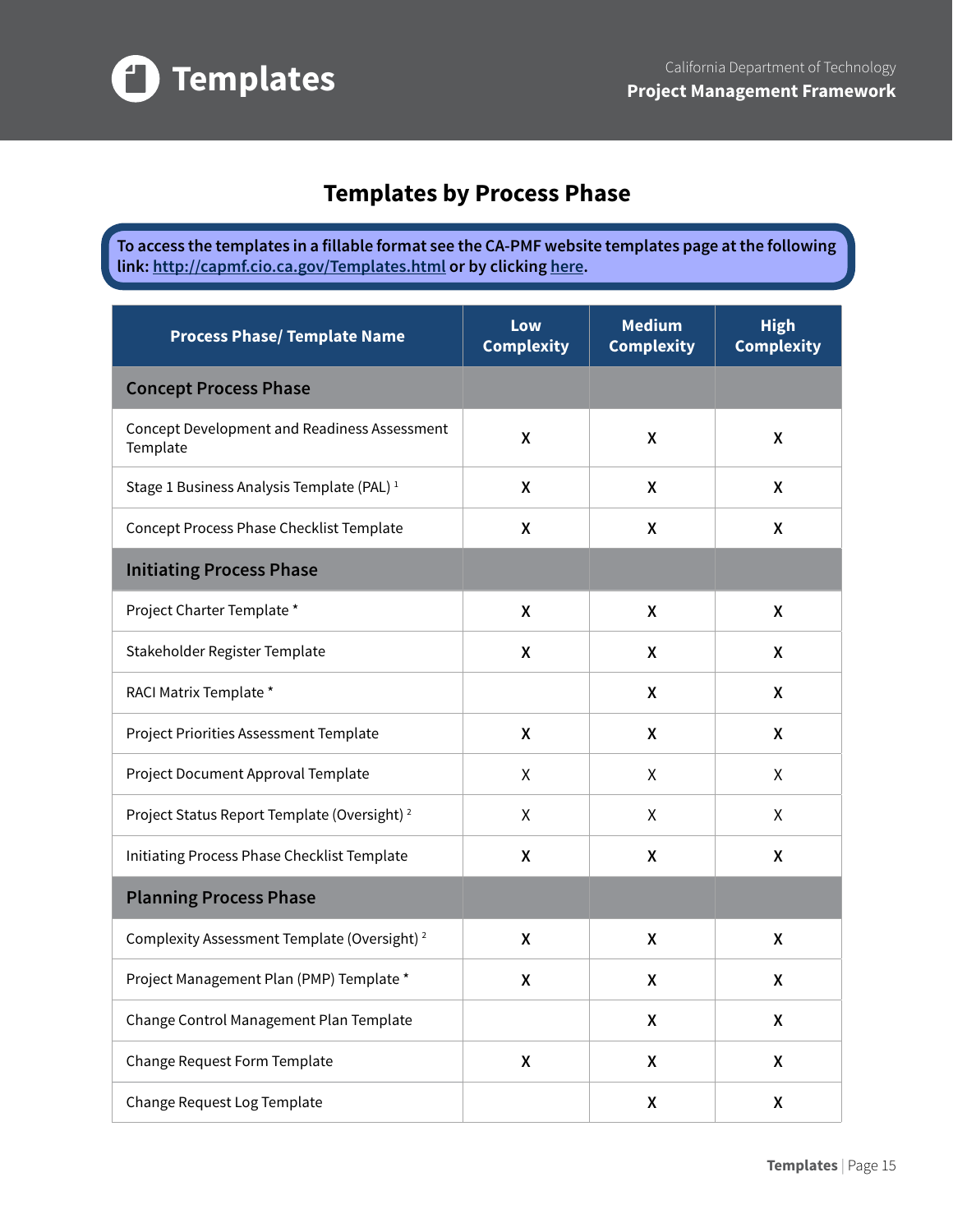

| <b>Process Phase/ Template Name</b>                                   | Low<br><b>Complexity</b> | <b>Medium</b><br><b>Complexity</b> | <b>High</b><br><b>Complexity</b> |
|-----------------------------------------------------------------------|--------------------------|------------------------------------|----------------------------------|
| <b>Planning Process Phase Continued</b>                               |                          |                                    |                                  |
| <b>Communication Management Plan Template</b>                         |                          | X                                  | X                                |
| Contract Management Plan Template                                     |                          | X                                  | X                                |
| Corrective Action Plan Template                                       |                          |                                    | X                                |
| Cost Management Plan Template                                         |                          |                                    | X                                |
| Governance Management Plan Template                                   |                          |                                    | X                                |
| Implementation Management Plan Template                               |                          | X                                  | X                                |
| Issue Management Plan Template                                        |                          | X                                  | Χ                                |
| Issue Log Template                                                    | X                        | X                                  | X                                |
| Maintenance & Operations (M&O) Transition<br>Management Plan Template |                          | X                                  | X                                |
| Meeting Agenda and Minutes Template                                   | X                        | X                                  | Χ                                |
| Procurement Management Plan Template                                  |                          | X                                  | X                                |
| Project Organization Chart Template                                   | X                        | X                                  | Χ                                |
| Quality Management Plan Template                                      |                          |                                    | X                                |
| Requirements Management Plan Template                                 |                          | X                                  | X                                |
| Requirements Traceability Matrix (RTM) Template                       | X                        | X                                  | Χ                                |
| Resource Management Plan Template                                     |                          | $\boldsymbol{\mathsf{X}}$          | X                                |
| Risk Management Plan Template                                         |                          | X                                  | χ                                |
| Risk Register Template                                                | X                        | X                                  | χ                                |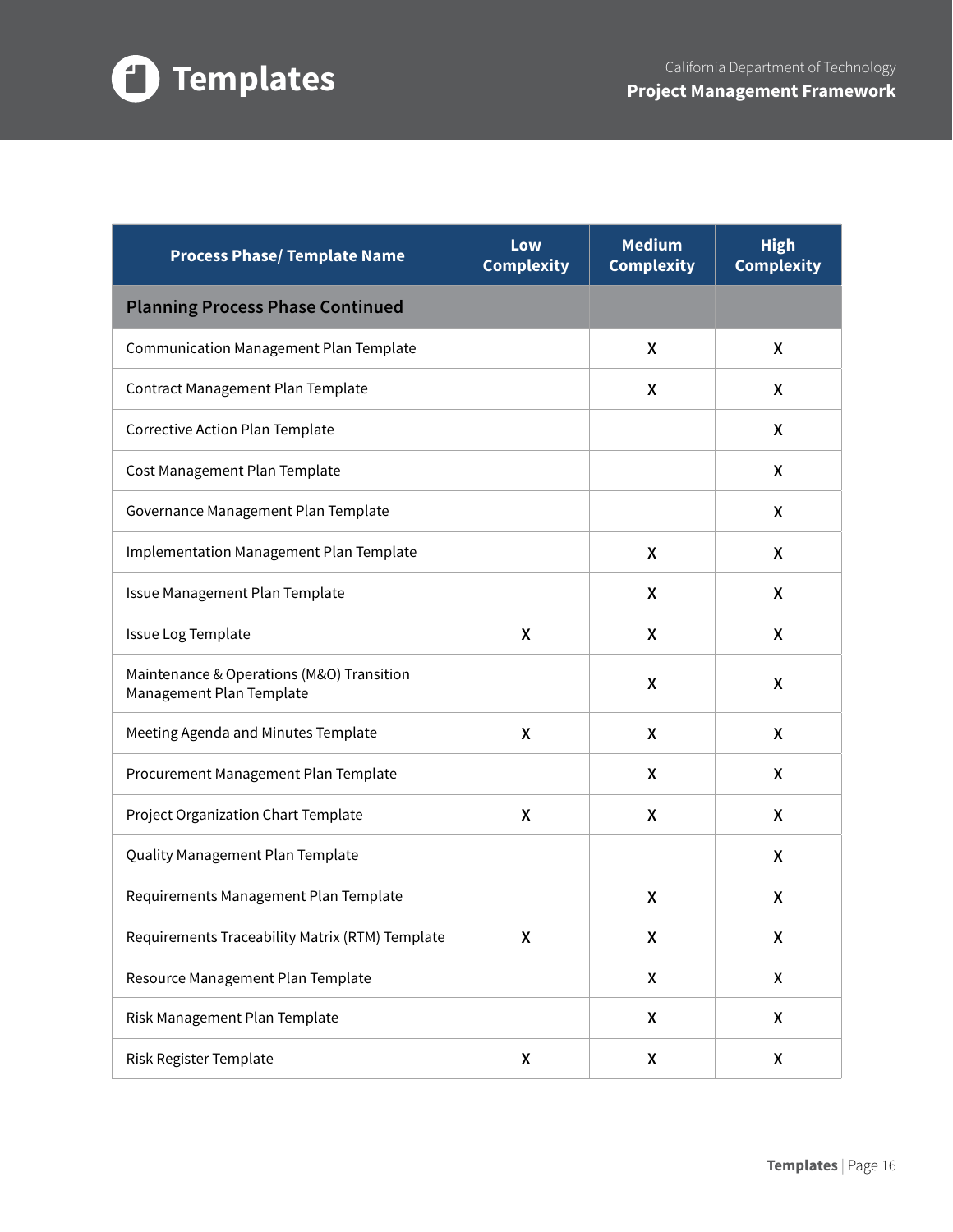

| <b>Process Phase/ Template Name</b>                          | Low<br><b>Complexity</b> | <b>Medium</b><br><b>Complexity</b> | <b>High</b><br><b>Complexity</b> |
|--------------------------------------------------------------|--------------------------|------------------------------------|----------------------------------|
| <b>Planning Process Phase Continued</b>                      |                          |                                    |                                  |
| Risk Assessment Template (Oversight) <sup>2</sup>            | X                        | X                                  | X                                |
| Schedule Management Plan Template                            |                          | X                                  | X                                |
| Scope Management Plan Template                               |                          | X                                  | X                                |
| Skills Assessment Template                                   |                          | X                                  | X                                |
| Stakeholder Management Plan Template                         | $\pmb{\mathsf{X}}$       | X                                  | X                                |
| Work Breakdown Structure (WBS) Template                      |                          | X                                  | X                                |
| Stage 2 Alternatives Analysis Template (PAL) <sup>1</sup>    | X                        | X                                  | X                                |
| Stage 3 Solution Development Template (PAL) <sup>1</sup>     | X                        | X                                  | X                                |
| Stage 4 Project Readiness and Approval Template<br>$(PAL)^1$ | $\pmb{\mathsf{X}}$       | X                                  | X                                |
| Planning Process Phase Checklist Template                    | X                        | X                                  | X                                |
| <b>Executing Process Phase</b>                               |                          |                                    |                                  |
| Deliverable Expectation Document (DED)<br>Template           | χ                        | X                                  | X                                |
| <b>Work Authorization Template</b>                           | χ                        | X                                  | X                                |
| Process Improvement Plan Template                            |                          | X                                  | X                                |
| Operational Readiness Assessment (ORA)                       |                          |                                    | X                                |
| Formal Product Acceptance Template                           | X                        | X                                  | X                                |
| Sponsorship Commitment Survey Template                       |                          | X                                  | X                                |
| Team Effectiveness Survey Template                           |                          |                                    | X                                |
| <b>Executing Process Phase Checklist Template</b>            | $\pmb{\mathsf{X}}$       | χ                                  | X                                |